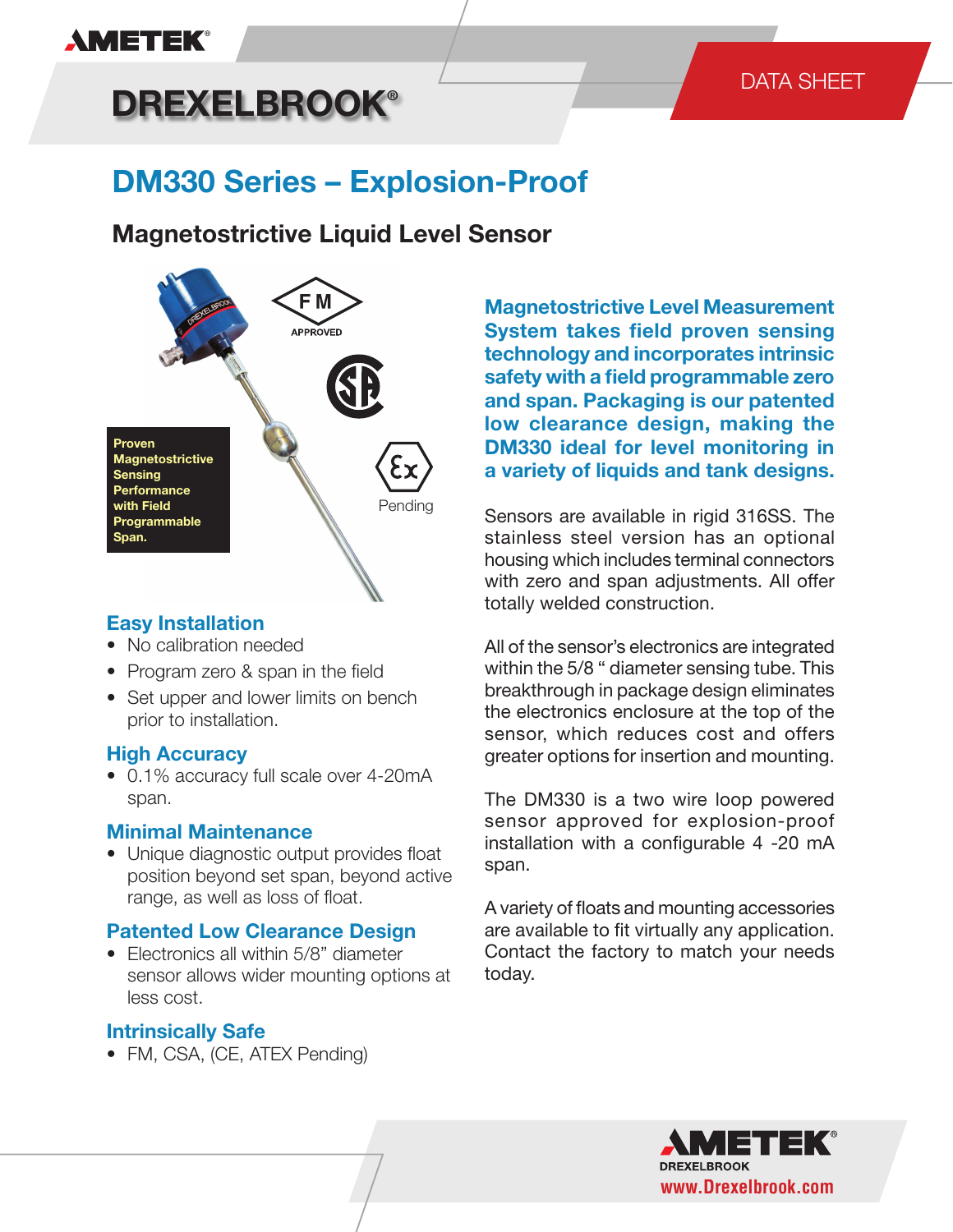## **DM330 Series**

## *DM330 Series - Explosion-Proof*

### **Specifications**

#### **Technology:**

- Magnetostrictive **Calibration:**
- 
- None

#### **Operating Voltage:**

• 13.5 to 30Vdc

#### **Loop Impedance (R):**

• 1000 ohms 24Volts

#### **Output:**

• 4 to 20mA

#### **Temperature Range:**

•-20°C to 100°C (-4°F to 212°F) Not Approved for Hazardous Locations above 70°C (158°F)

#### Null Zone:

• -20°C to 70°C (-4°F to 158°F) Max.

#### **Pressure Rating:**

• Stainless Steel: Float dependent to 300 psi (20 bar)

#### **Resolution:**

• 0.025% full scale or 0.014" (0.35mm) whichever is greater)

#### **Repeatability:**

•  $0.014" + 0.05\%$  of span typical,  $0.014" + 0.4\%$  of span max

#### **Accuracy:**

• 0.1% or 0.050" (1.27mm) (whichever is greater)

#### **Enclosure:**

- Stainless Steel Standard
- Epoxy painted aluminum housing (option)
- Probe Material: 316SS
- Probe Rating: IP68

#### **Probe Length:**

- Stainless Steel: 20" 192" (508 mm - 7315 mm)
- *Consult factory for lengths to 288"*

#### **Null Zone (Top):**

• Stainless Steel: 9.25" (235 mm)

#### **Deadband (Bottom):**

• Stainless Steel: 2.75" (70 mm)

#### **Approvals:**

• Approved Explosion-Proof for hazardous locations by the following agencies



Class I Div. 1



*\* Specifications may change without notice*

### **Float Diagnostic**



If Level or Interface Float are outside of active region: **Analog Mode** 3.7 mA<br>**Modbus Mode** "1000" as "product" or "interface" reading plus Status Byte

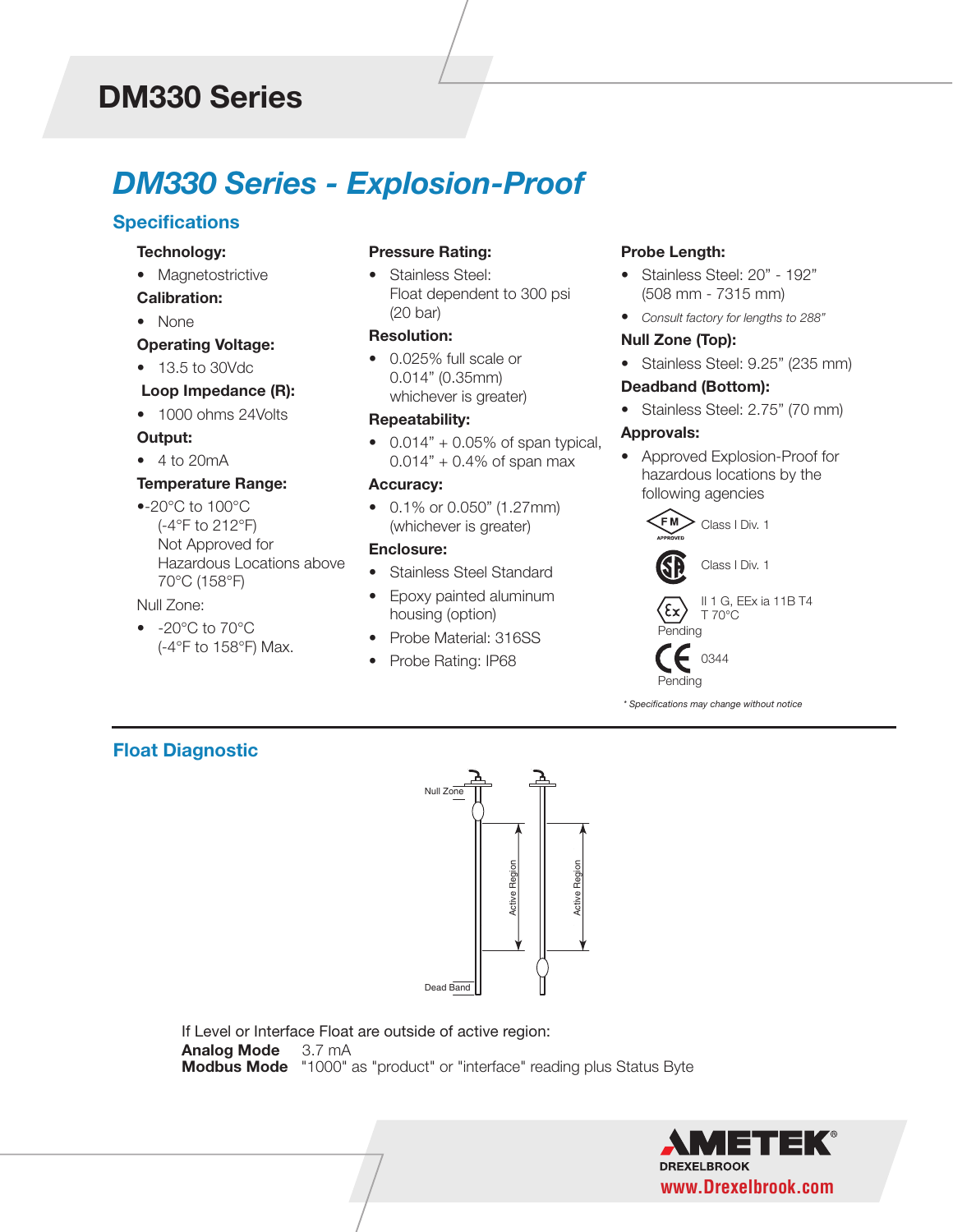## *DM330 Series* **DM330 Series**

### **Model Numbering**



|     | Material      |             | Shape Diameter Height S.G. |       |      | Max. Press. |
|-----|---------------|-------------|----------------------------|-------|------|-------------|
|     | PU0 Ureth.    |             | Cylind 3.85"               | 2.75" | 0.52 | 50psi       |
|     | PN0 Nitrophyl | Round 2.02" |                            | 1.38" | 0.4  | 300psi      |
|     | PE0 316SS     | Oval        | 2.05"                      | 2.7"  | 0.54 | 350psi      |
| XXX | None          |             |                            |       |      |             |

YYY - Special Float / Float Kit ordered as a separate line item

#### **Wiring**